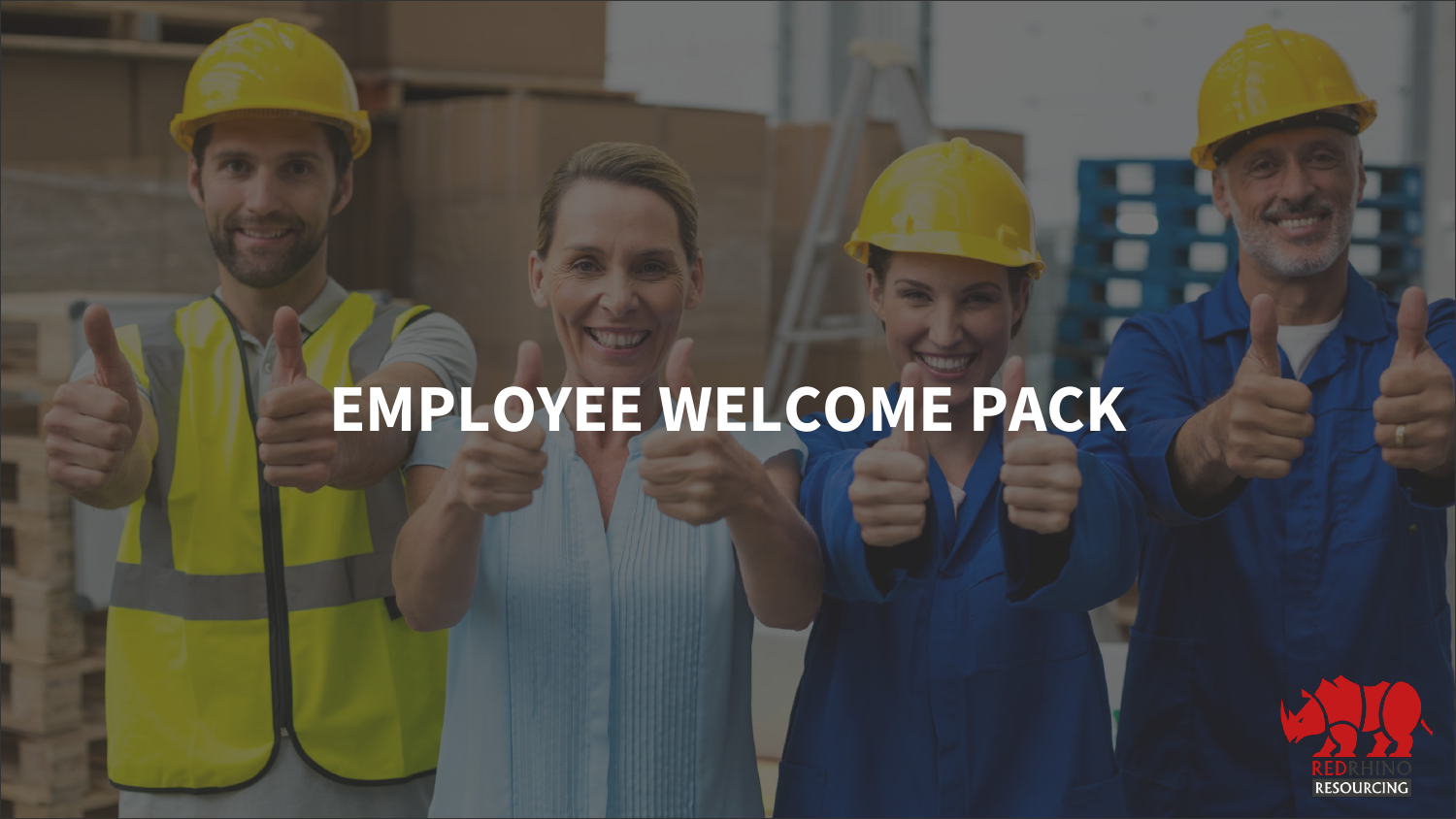### Welcome to Red Rhino Resourcing

You have made the right choice to work for Red Rhino!

We treat all our temporary workers with the respect and dignity they deserve. Good work requires good rewards and here at Red Rhino all candidates are offered excellent reward and incentive packages.

Hopefully the information contained in this welcome pack will answer all your questions, it explains a lot of things but most important – what you can expect from us as your employer and what we expect from you, our candidates

#### 1. Introduction

- 2. Keeping in contact
- 3. Your first assignment
- 4. Timesheets
- 5. Sickness
- 6. Holidays
- 9. Your responsibility to RRR and our Clients
- 10. Health and Safety
- 11. Grievance procedure
- 12. Do's and Don'ts
- 13. Additional useful information

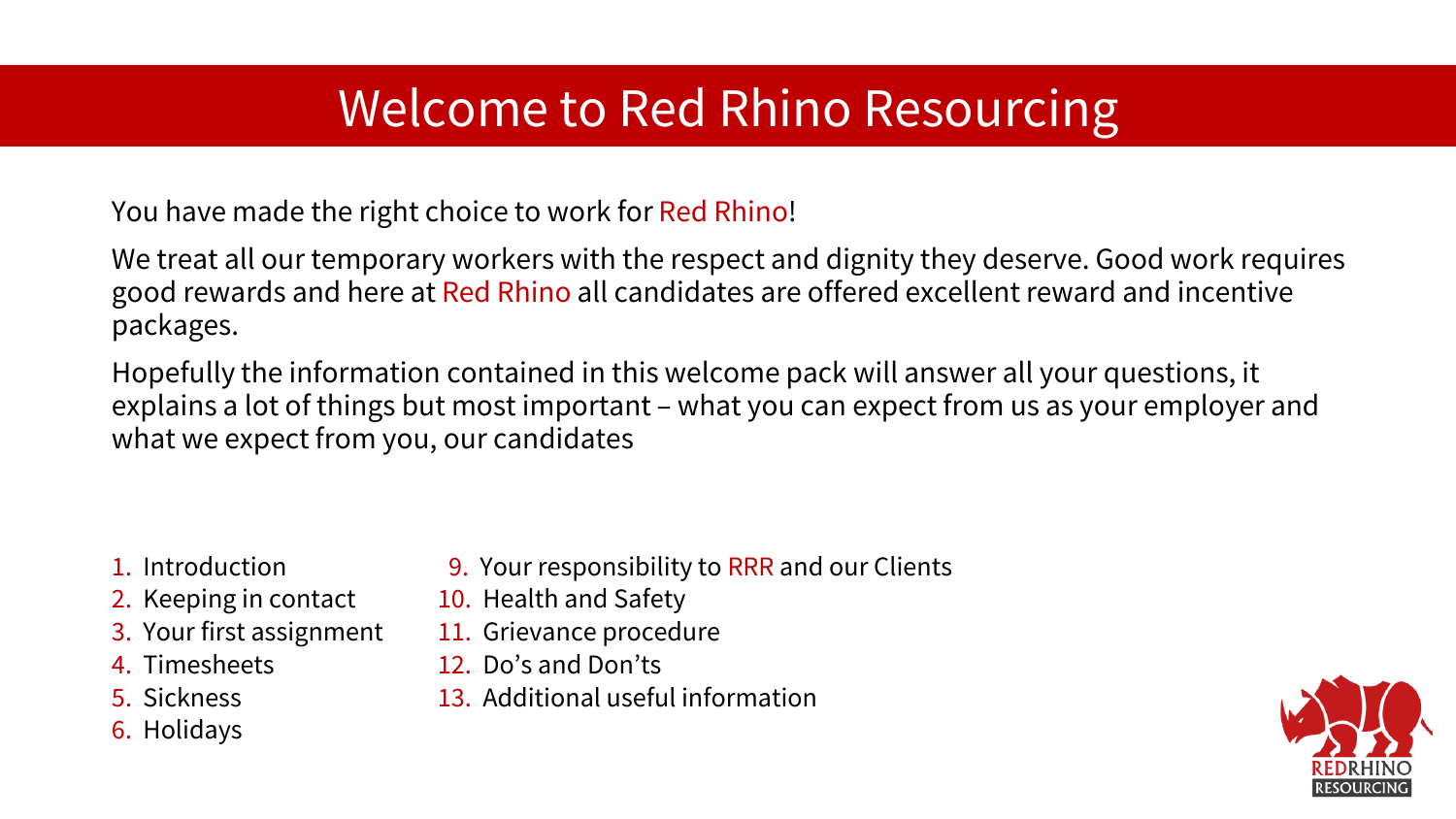#### Introduction

After your successful registration & interview you need to be perfectly clear in which role you wish to carry out.

If this changes from when you came in initially, you must inform us immediately, so we don't waste your time and ours by ringing you with jobs you are not prepared to do.

RRR operate on a first come first serve basis, so basically the more assignments you accept and carry out to a high standard the more work we will offer you.

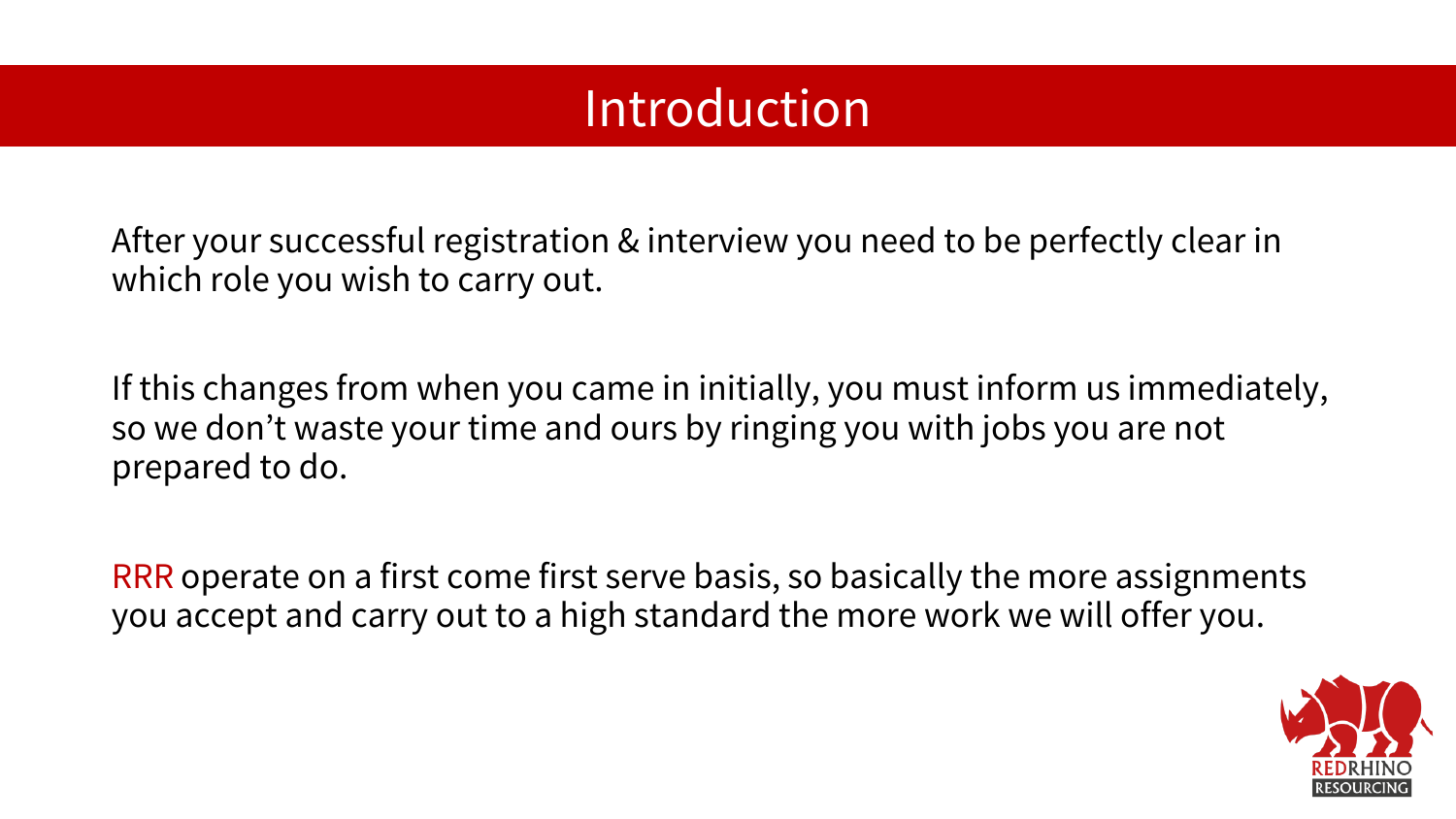### Keeping in contact

Communication is the key for both of us. If you're not available at any point while working for us, you must let us know immediately so we can cover you.

Likewise, if you are available for work please keep ringing us so we know you are keen.

Please let us know of any appointments or holidays booked for the future as we may have assignments lined up for you.

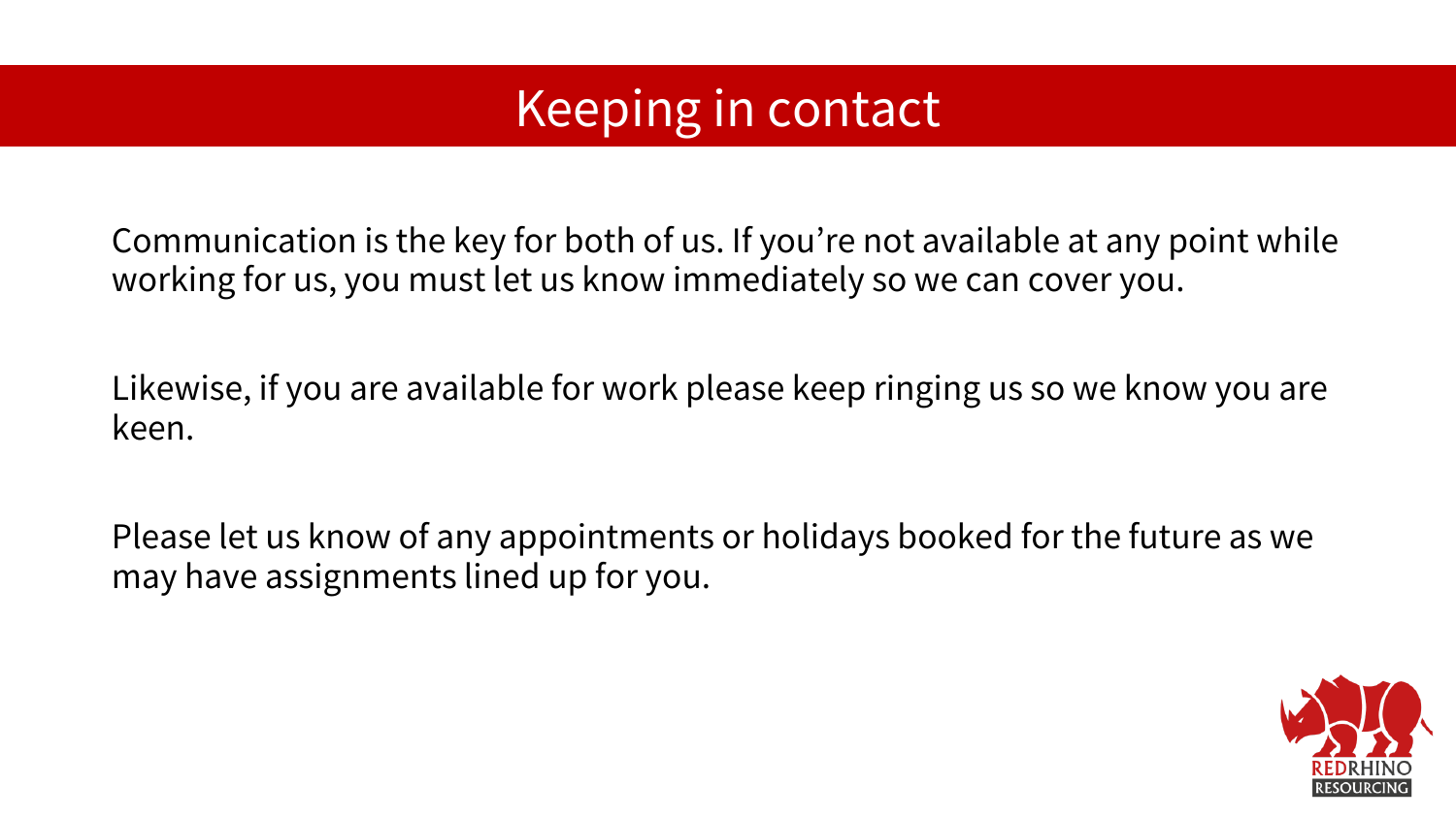## Your first assignment

As soon as we have found you your first assignment, we will contact you with details of the booking, who you will be working for, the address, rate of p̃ay, duŕation, PPE needéd and any other special instruc̃tions.

#### Always remember the below points before commencing your booking:

- 1. Check directions to the company the night before you start.
- 2. If you rely on public transport, check bus and train route timetables the night before you start.
- 3. Always arrive ten minutes earlier than your shift start time. If you are running late you must call us!
- 4. Dress correctly for work and make sure you have safety clothing and footwear, otherwise you may be sent home.
- 5. Health and Safety see section 10.
- 6. Be clear on what you have to do to record your working hours, if you need a timesheet, we will have told you. Make sure it's completed and signed by the supervisor at the end of your assignment.
- 7. Always make sure you have your licence, Digi card and CPC card with you ready for inspection and download before you start work. Always be prepared to download your Digi card at the start/end of your shift if asked (Drivers only)
- 8. Always make sure you are legal to drive, have had the required rest break and that you have informed RRR if you have driven for any other company that week (Drivers only)

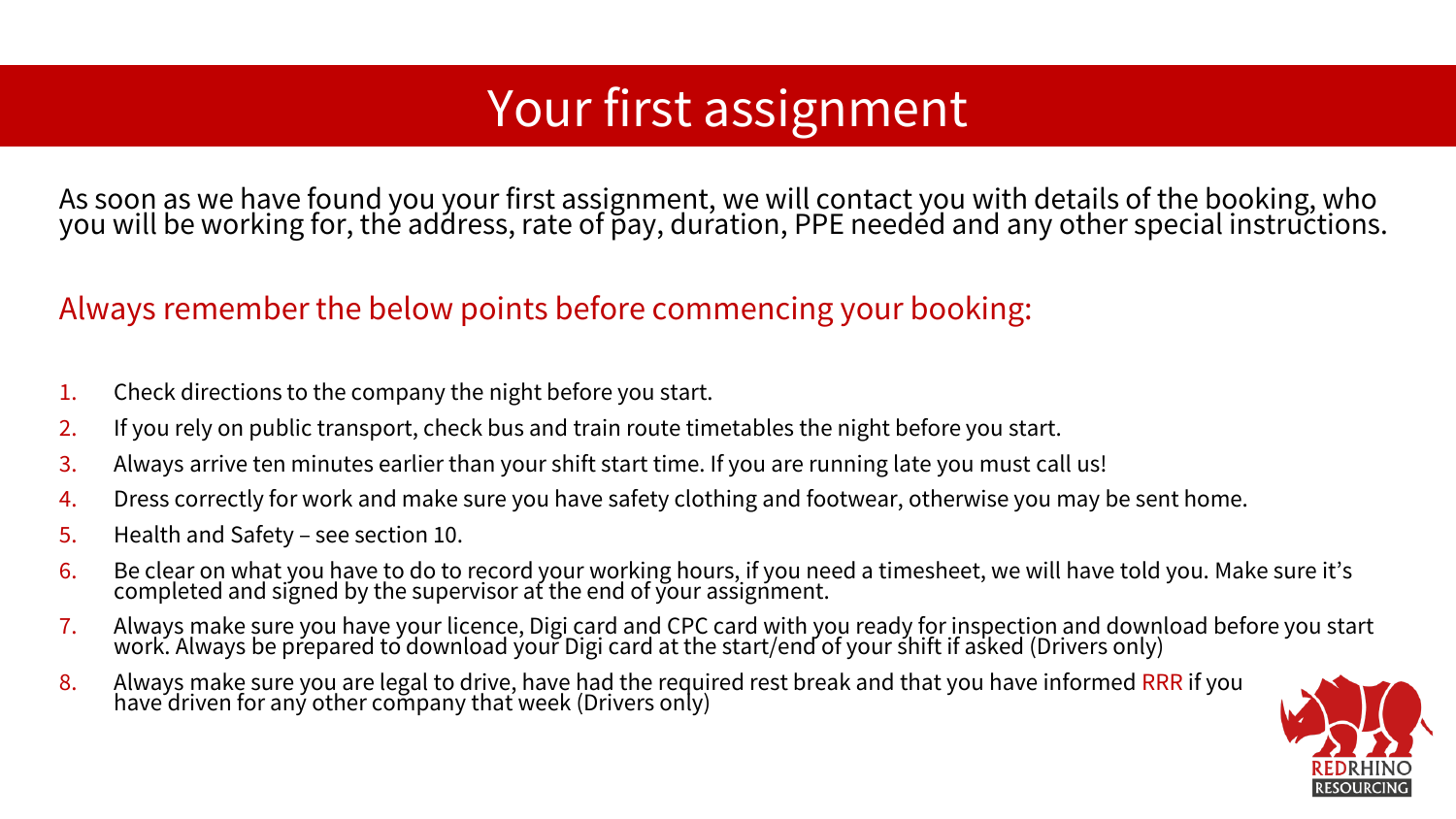### Timesheets

You must record your start and finish times for each day you are working on any Red Rhino assignment. You can do this by downloading a timesheet from our website which can be found [here](http://www.redrhinoresourcing.co.uk/).

When you finish your shift, ask the manager/supervisor to sign off your hours. You need to send your authorised timesheet to us by no later than the following Monday 10am. We will be unable to process payment if you if don't send us a timesheet! This may cause a delay in your wages being paid.

You can send us your timesheets by a number of ways: WhatsApp, text message, email, post or drop them into the office. As long as we have them by the 10am Monday deadline there will be no issues.



Text/WhatsApp – 07761 800918 (England) or 07927 683867 (Wales)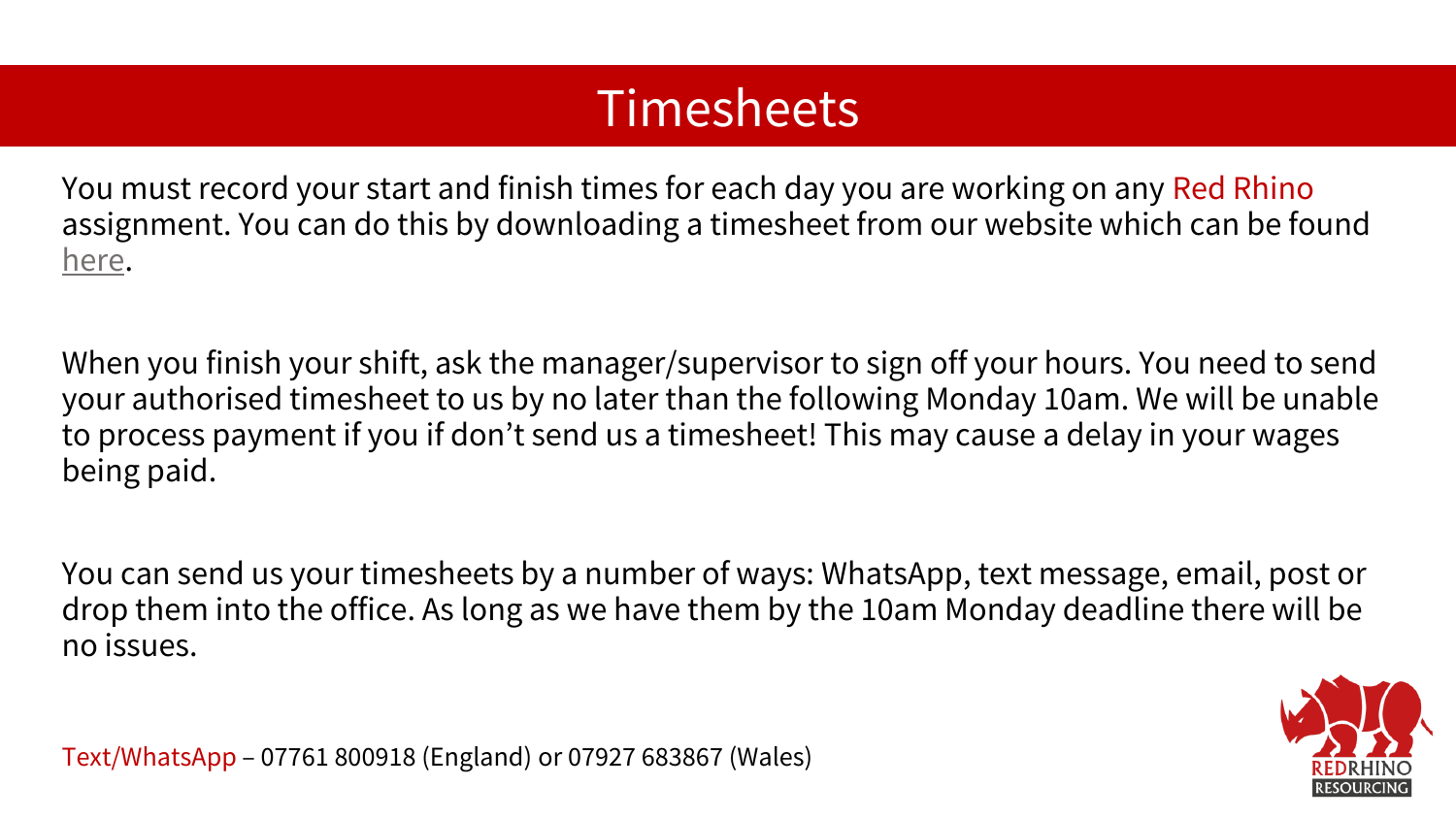### **Sickness**

If you are sick please contact us immediately, as we will need to try and refill your booking.

If you are sick on a weekend booking, please ring the 24-hour contact number immediately. There is always a member of staff to answer the phone. You must not text in.

You may be eligible for Statutory Sick Pay provided that you meet the relevant criteria. We reserve the right to terminate your booking due to sickness.

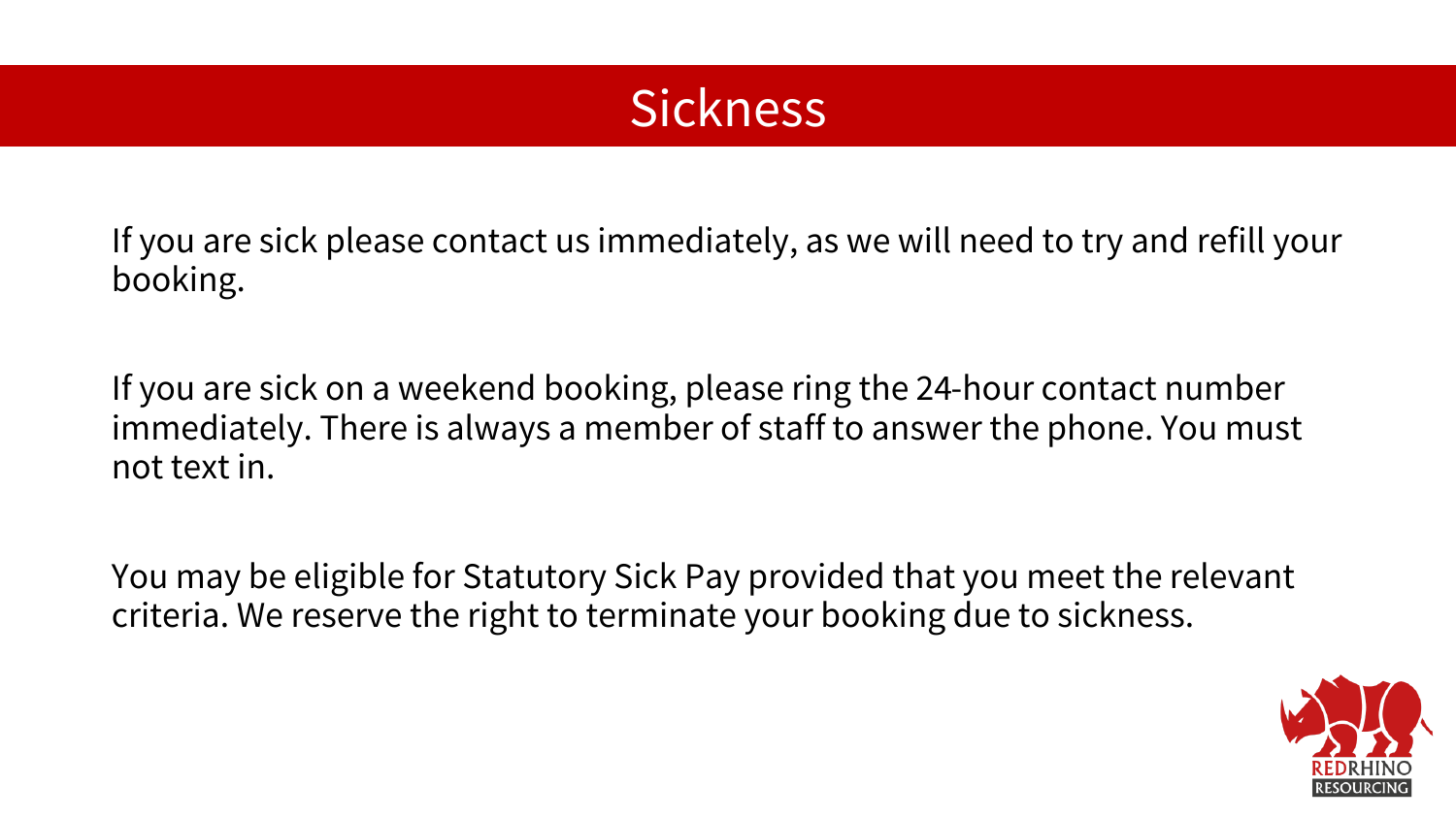## **Holidays**

When you are going on holiday, please don't forget to let us know; you need to give us at least one weeks' notice for us to process your holiday pay.

#### The following legislation has been in effect from the 25th October 2001:

Under the Working Time Regulations 1998, the Temporary worker is entitled to 5.6 weeks (pro rata'd) paid leave per leave year. For the purposes of *calculating entitlement to leave under this clause, the leave year commences on the 1st January through to 30th December. All entitlement to leave must*  be taken during the course of the leave year in which it accrues, and none may be carried forward to the next year. The right to paid leave arises once the *Temporary Worker has been engaged on Assignments with the Employment Business. Entitlement to paid leave accrues in proportion to the amount of the time worked by the Temporary Worker on Assignment during the leave year. The amount of the payment to which the Temporary Worker is entitled in*  respect of paid annual leave is calculated in accordance with and in proportion to the numbers of hours that he/she works on Assignment. Where the *Temporary Worker wishes to take any leave to which he/she is entitled, he/she should notify the Employment Business in writing of the dates of his/her*  intended absence. The amount of notice which the Temporary Worker is required to give should be at least twice the length of the period of leave that *he/she wishes to take. Unless the Employment Business informs the Temporary Worker in writing that it is not possible for him/her to take leave on the specified dates, the Temporary Worker shall be entitled to take up his/her notified leave entitlement.*

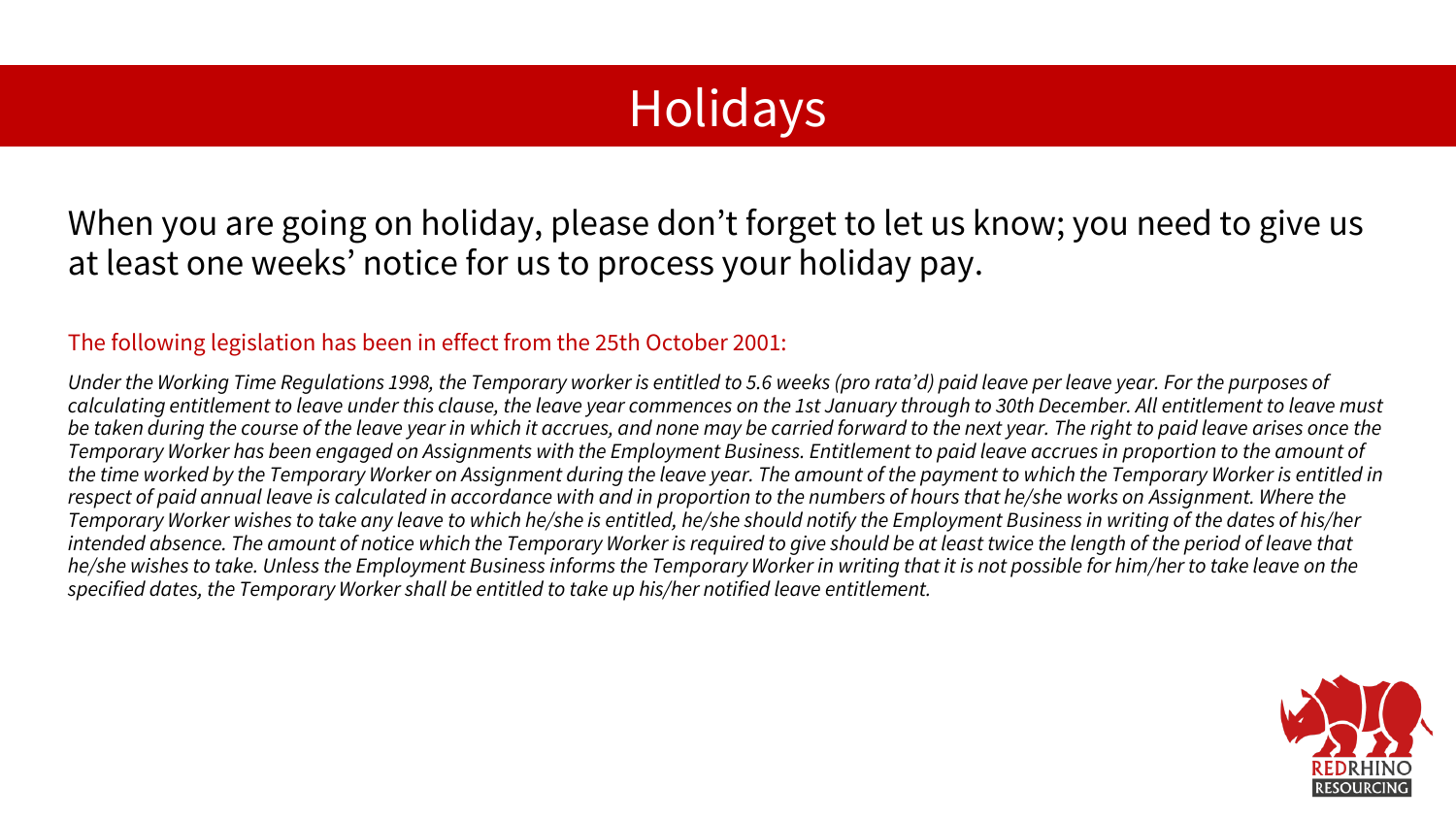### Your Responsibility to Red Rhino Resourcing & Our Clients

We rely on you keeping in contact with us. Should any of your personal details change we need to know immediately i.e. a change of address. You must inform us in writing of any change in personal details.

We will always endeavour to find you the most suitable assignment, and once you are on assignment, we expect you to maintain a high level of professionalism and conduct.

Always be helpful and polite, dress appropriately for your booking, the better you are the more likely the client is to ask for you personally for any future bookings.

At the end of your booking, please ensure you take all your personal belongings with you and you return anything issued to you e.g. keys.

#### DO NOT SMOKE IN OUR CLIENTS VEHICLES IT IS AGAINST THE LAW AND YOU WILL BE BANNED FROM THAT CLIENT FOR FUTURE WORK



If you have any issues on site, please contact RRR as soon as possible.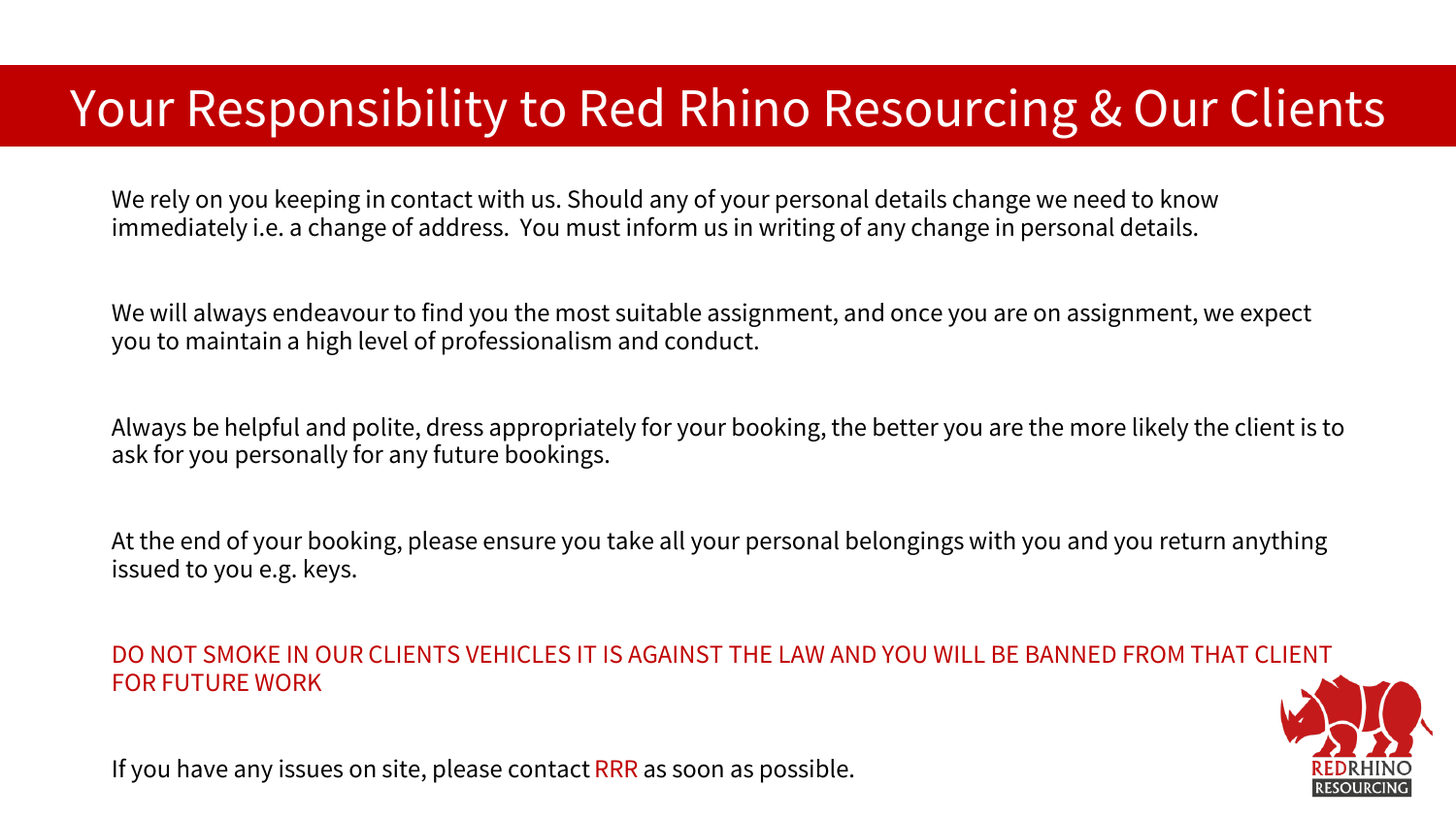### Health & Safety Pt.1

Please ensure you follow each client's Health and Safety Policy whilst on Assignment. We have listed below some general guidelines to help you.

#### It's very important to understand that you are responsible for:

- Your own safety
- The safety of others
- Observing the safety rules at all times
- Dressing safely for the work you do including wearing protective equipment where required
- Behaving safely e.g. not becoming involved with horseplay or practical jokes; following all rules pertaining to no smoking areas
- Reporting any medical condition that could affect the safety of yourself or others
- Ensuring you keep your work areas clear and tidy
- Disposing of waste/scrap in the appropriate receptacles
- Ensuring you only operate equipment you have been trained on and are authorised to use
- Undertaking all duties as instructed and never deviating from task
- Reporting any damage to equipment or hazard in the workplace to the correct person i.e. Supervisor or Manager of the client. Never attempt repair of defective equipment yourself.
- Reporting any accident or injury (however minor) at work to the first aider and ensuring details are entered into the accident book; please also report details immediately to RRR.

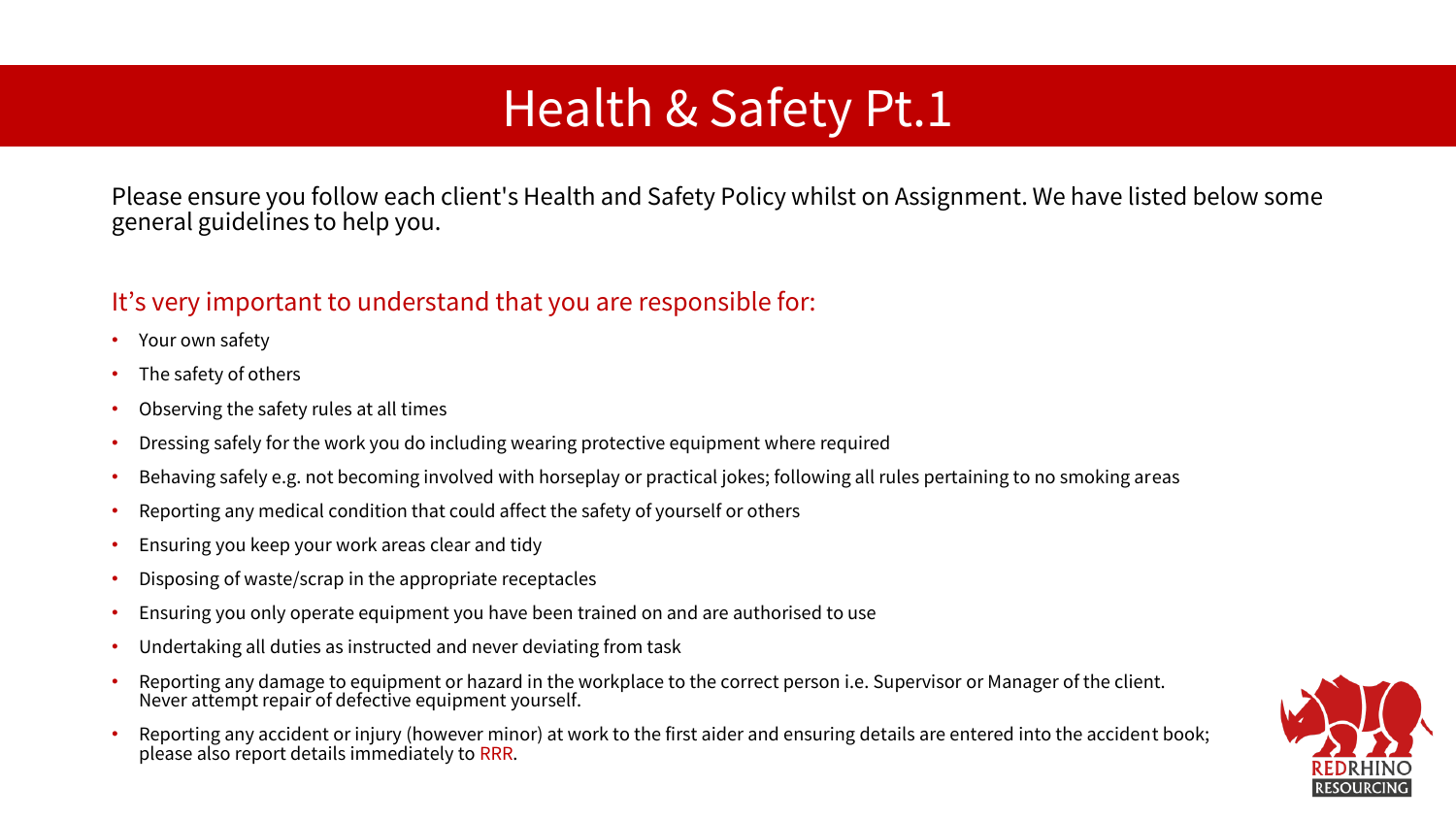### Health & Safety Pt. 2

#### The Health & Safety at Work Act 1074 states that an employer must provide:

- A safe workplace including safe entry and exit
- Safe equipment to work with
- Work procedures and systems that are safe to use and that cause no risk to health
- Sufficient training to allow you to work competently and safely
- Safe arrangements for using, handling, storing and moving things
- Adequate facilities and arrangements for the welfare of employees
- A healthy working environment

#### Watch out for signs – you must comply with these:

- Yellow and Black triangles are WARNING signs which tell you to take care  $\bigwedge$
- Green Squares show SAFE conditions
- Blue circles with white markings give you COMMANDS, so you must obey the instruction on them  $\bigcap$
- Red Squares show where FIRE FIGHTING equipment is located
- Red & White Circles with a bar across them and Black markings tell you what you MUST NOT do  $\bigcirc$
- Any other Notices displayed on the premises



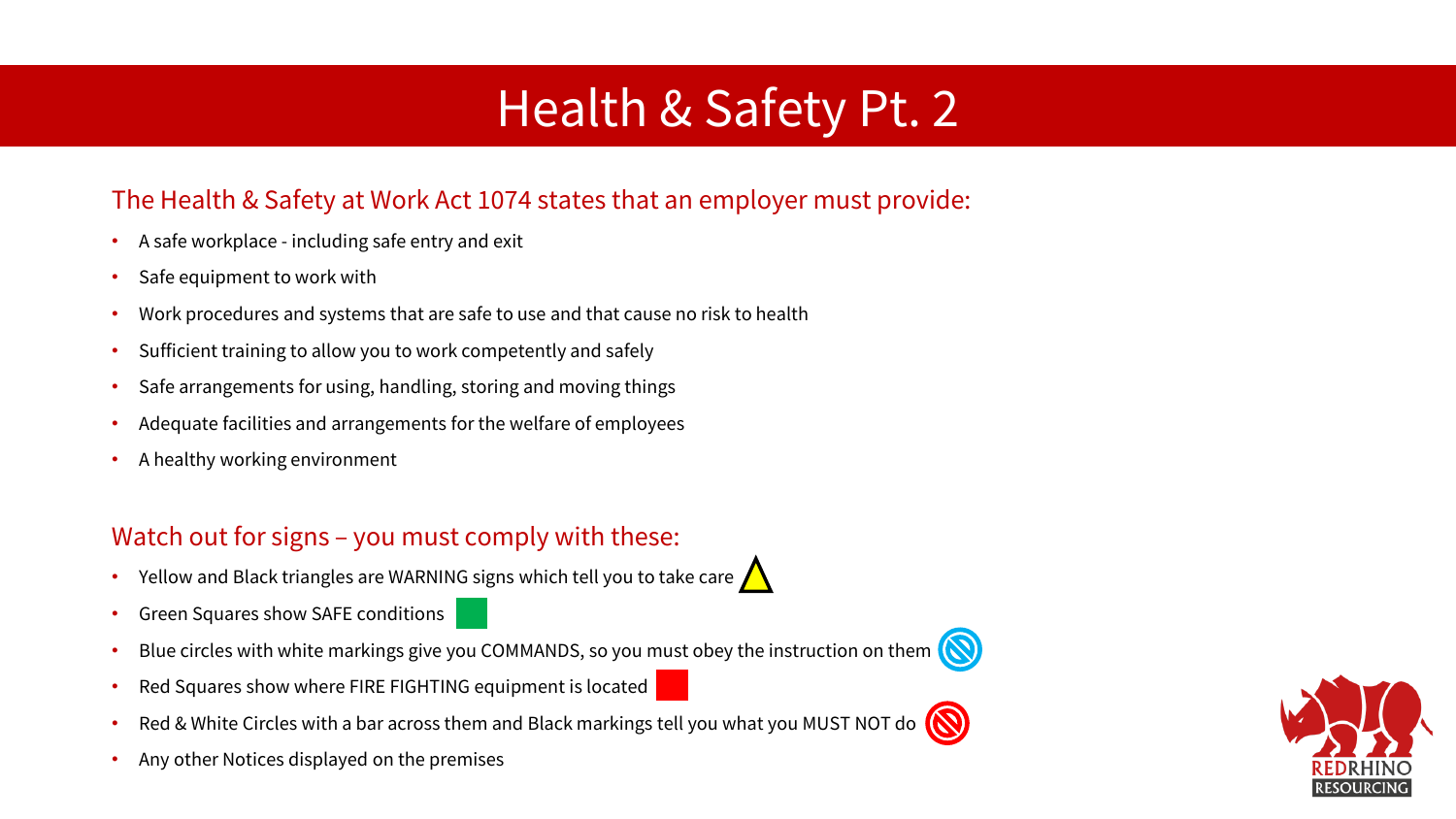#### Grievance Procedure

Any grievance during your assignment should be reported to your recruitment consultant at Red Rhino Resourcing who will take action to investigate your concerns.

All of our other policies and procedures can be found and downloaded from our website; www.redrhinoresourcing.co.uk

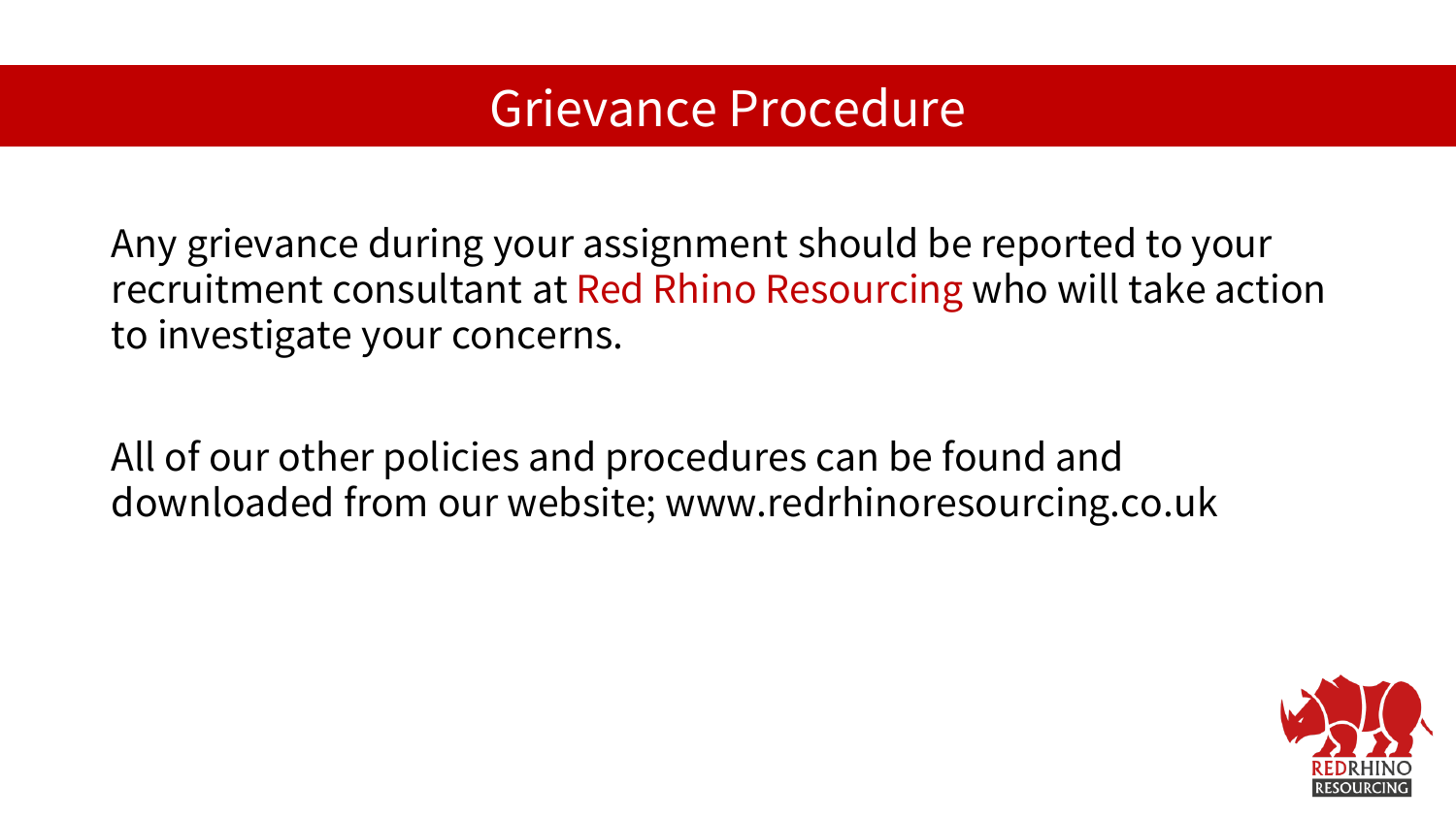### Do's & Don'ts

#### **Do's Don'ts** • Always ensure you know where you are going for a booking. If you are at all unsure, phone the RRR and ask for directions. • Ensure you leave plenty of time on the way to a booking so that you aim to arrive early • If you have to arrange lifts with other. workers ensure you arrange them in plenty of time and ensure you keep a note of their phone number and that they have yours. circumstances.

- Take pride in your standard of work at all times.
- If you have finished your work, ensure you ask whether there is anything else you could be doing.
- Be polite.
- Before leaving bookings ensure that your timesheet has been signed for the correct hours.

- Never stand around chatting remember the client is paying for your time by the hour – I'm sure that you would find this unacceptable.
- Disclose our client names to another agency under any
- Get into a confrontation with the client or others on site.
- Consume/ be in possession of alcohol on duty, this is a sacking offence.
- Walk off site without permission from the client; if you are unhappy for any reason, speak to the office first.
- Never use abusive or threatening language to anyone on site.